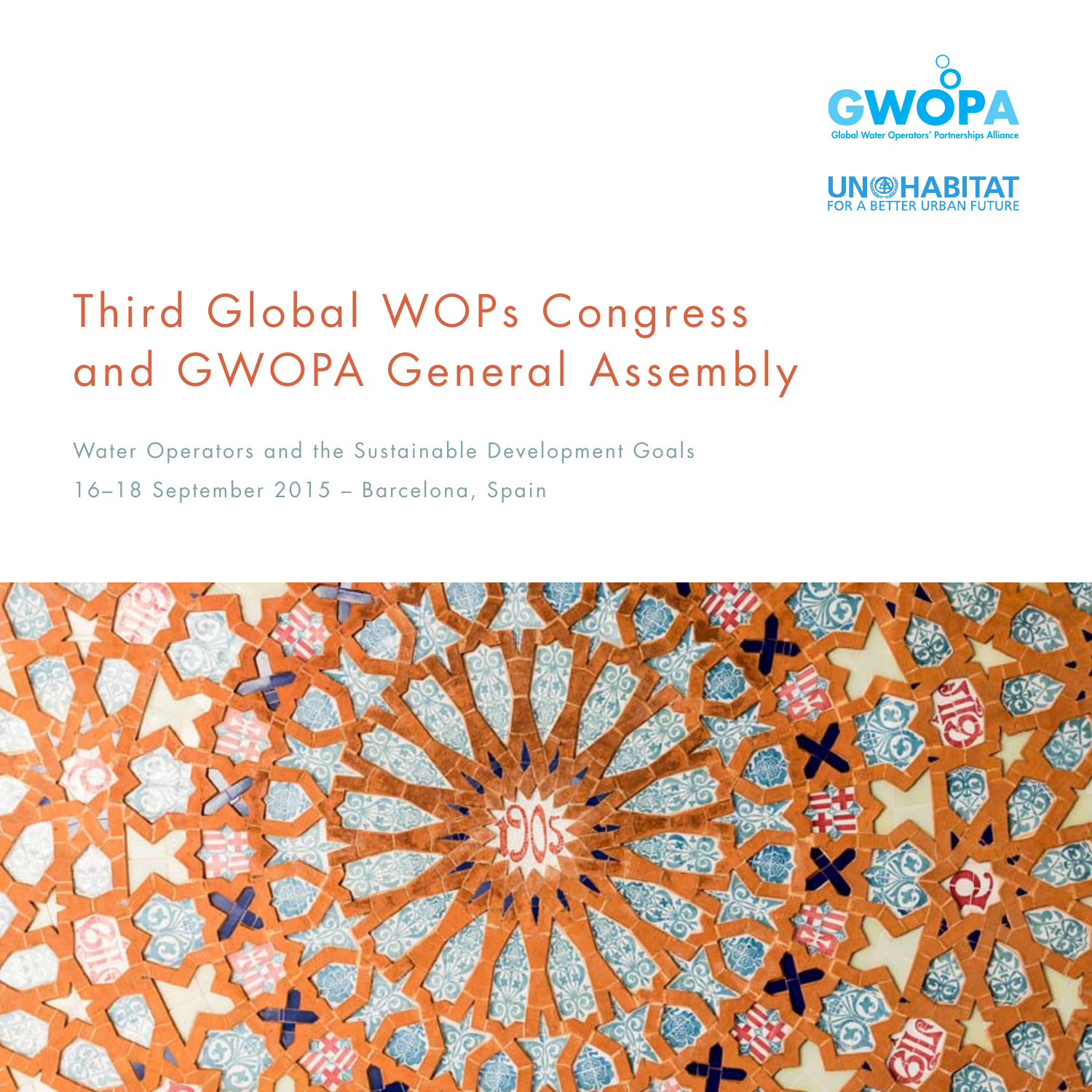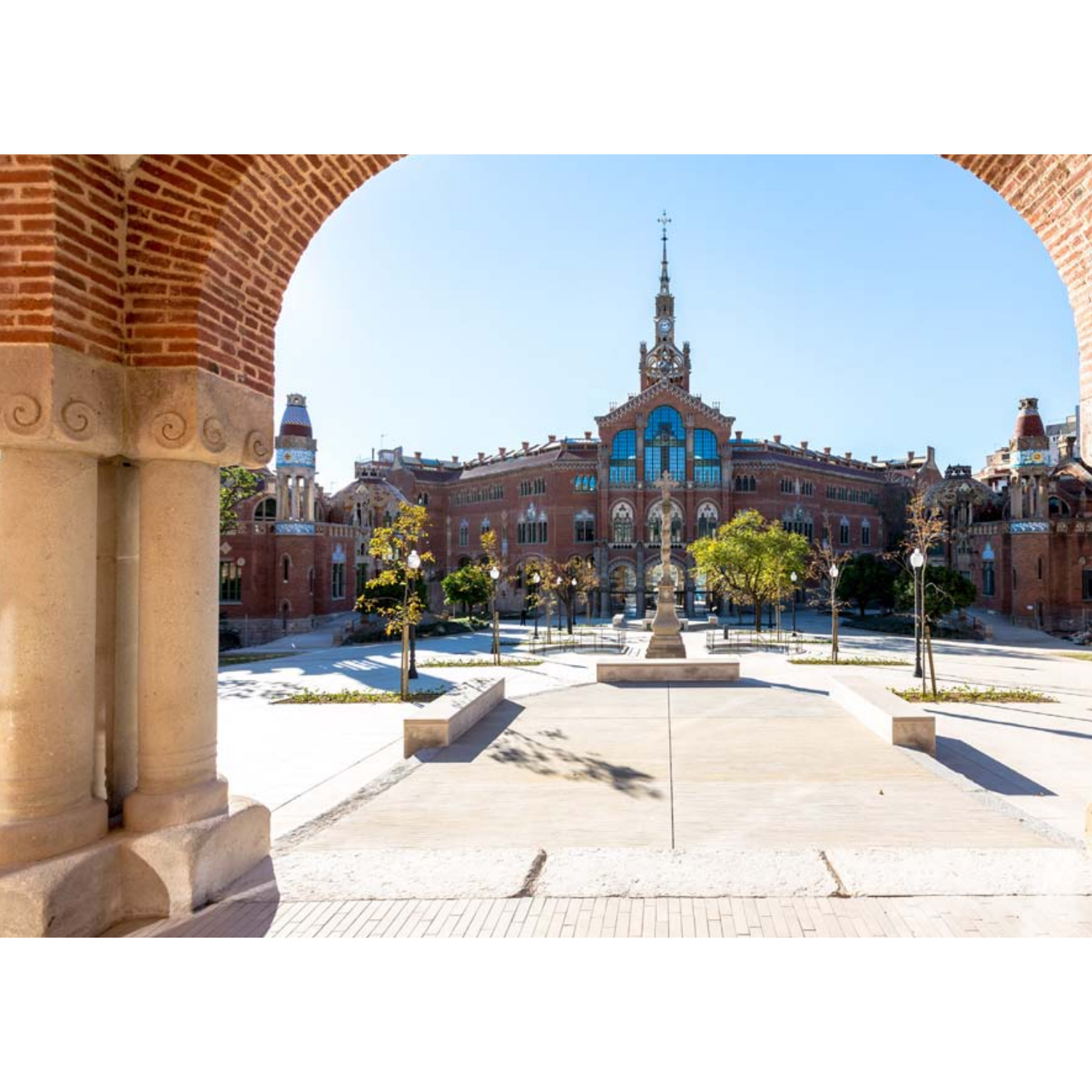

## THE GLOBAL WOPS CONGRESS

The majority of people on earth get their most essential basic good – potable water – from water and sanitation operators. As cities grow and freshwater is under increasing stress, the work of this often under-valued actor is ever more central to our health and well-being.

The 3<sup>rd</sup> Global WOPs Congress is dedicated to the work of these service providers in contributing to our sustainable development. Utilities, donors, knowledge institutions and key urban water sector stakeholders from around the world will gather to advance knowledge, exchange experience, and initiate support for water and sanitation operators through Water Operators' Partnerships.

The event will be held from September 16–18th, 2015 at Barcelona's Sant Pau Art Nouveau Site and will be conducted in English, French and Spanish.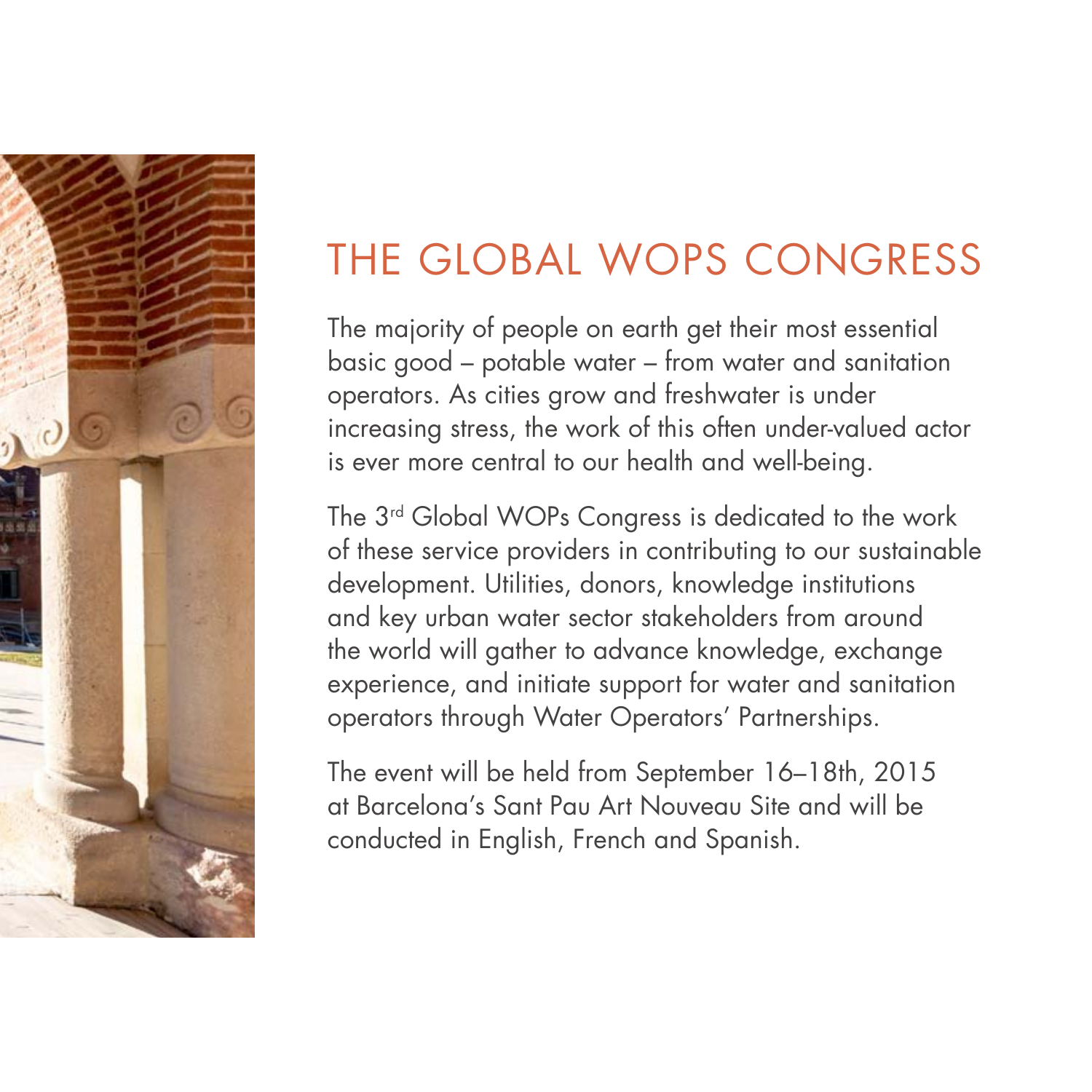### **WHO**

The event will welcome those practicing, supporting, studying or curious about using not-for-profit peer support between water operators to improve global water and sanitation services, including:

- ✓ Water and wastewater utilities
- ✓ Local and National Governments
- ✓ Donors and financial institutions
- ✓ Knowledge and academic institutions in the water and sanitation sector
- ✓ Civil society organizations
- ✓ Labour Unions

### WHY YOU SHOULD COME

- ✓ Prominent speakers from Governments, the United Nations System and GWOPA partners
- ✓ Learning and Exchange amongst WOPs Practitioners
- ✓ Partnership Launching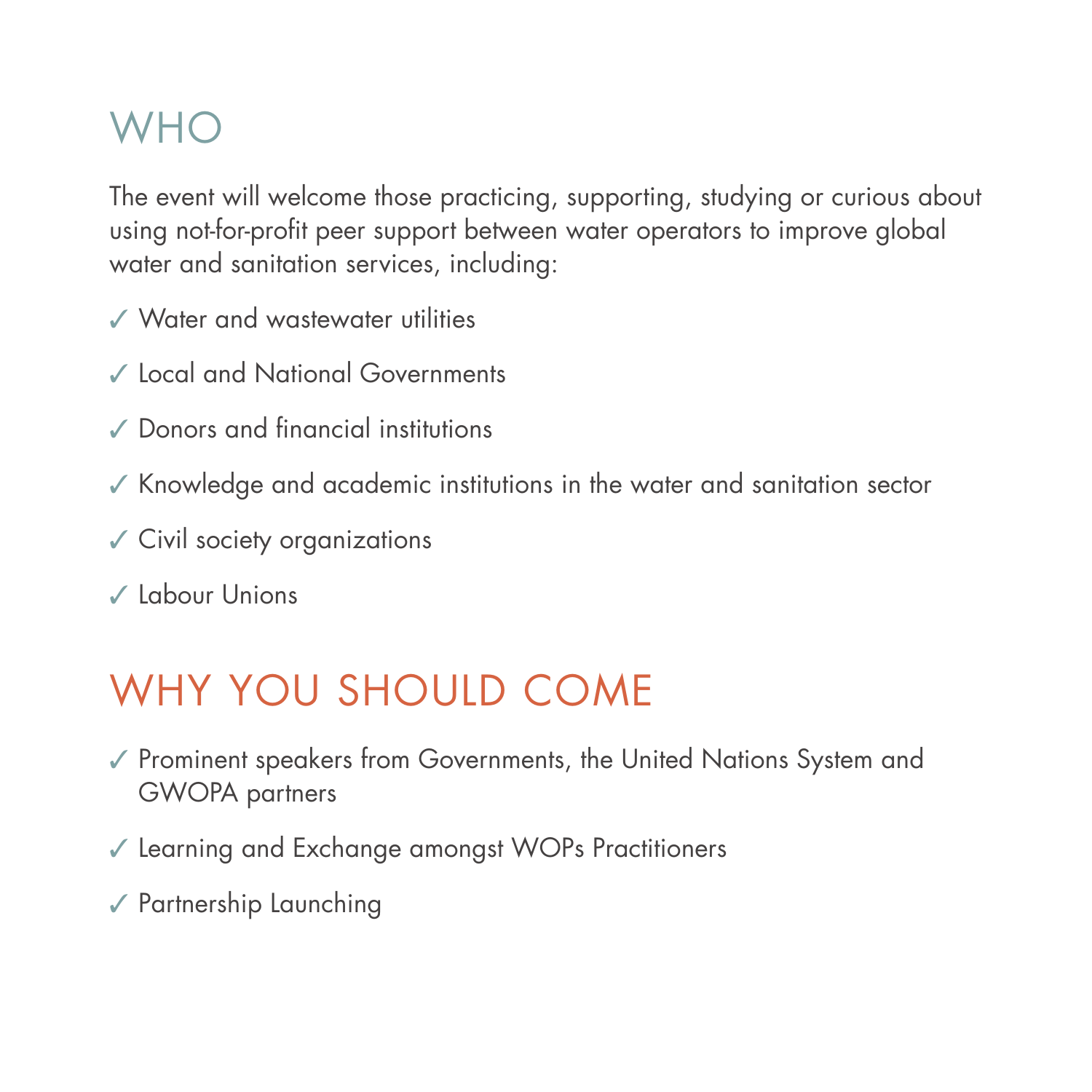- ✓ Networking and Utility Matchmaking Opportunities
- ✓ French, Spanish and English Interpretation for most sessions
- ✓ Social Events and Barcelona Water Tour
- ✓ Join the growing community of WOP practitioners and supporters!

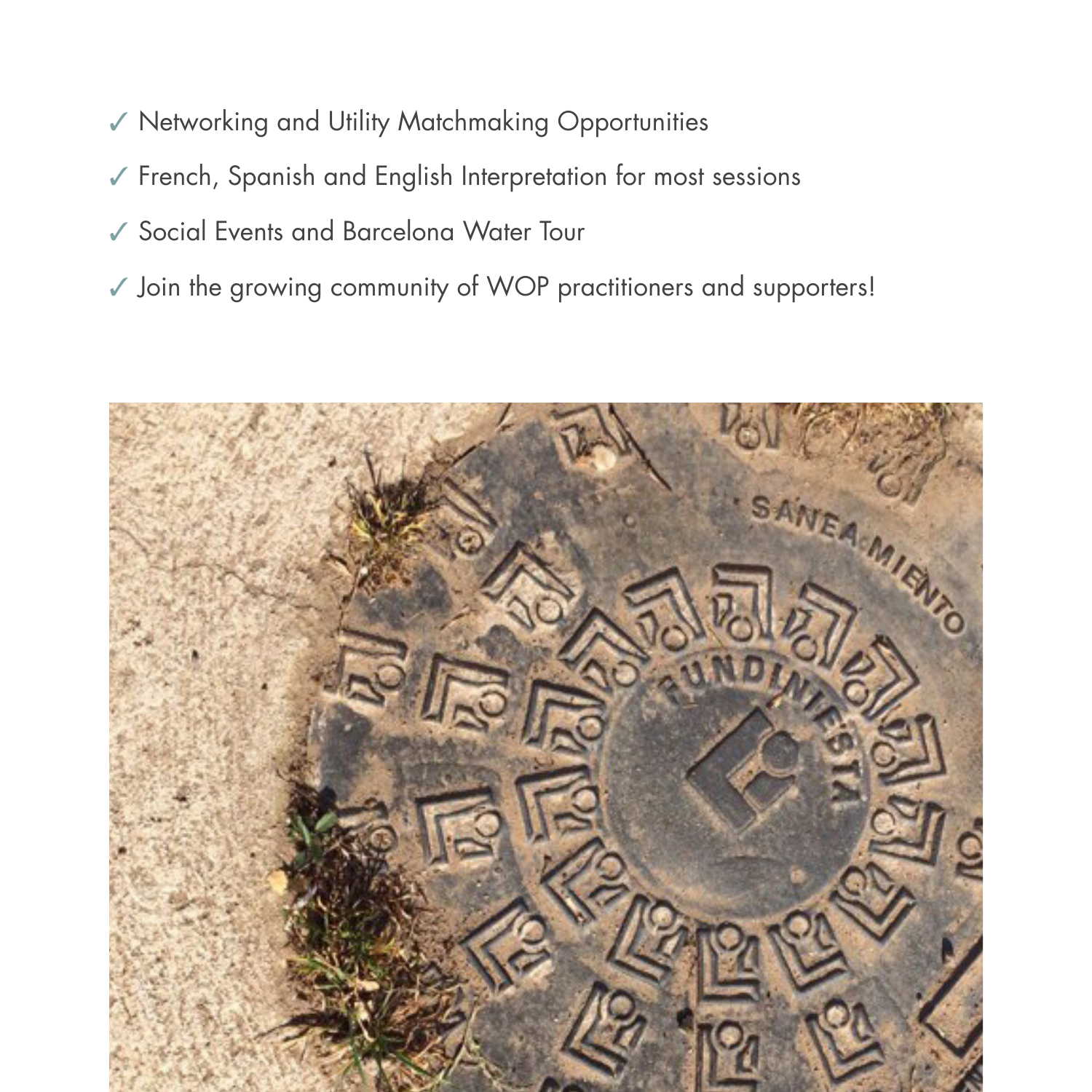### CONGRESS THEMES

With the Sustainable Development Goals (SDGs) being launched this year and water and sanitation operators set to play a major role in their implementation, the SDGs will be the focus of this year's Congress.

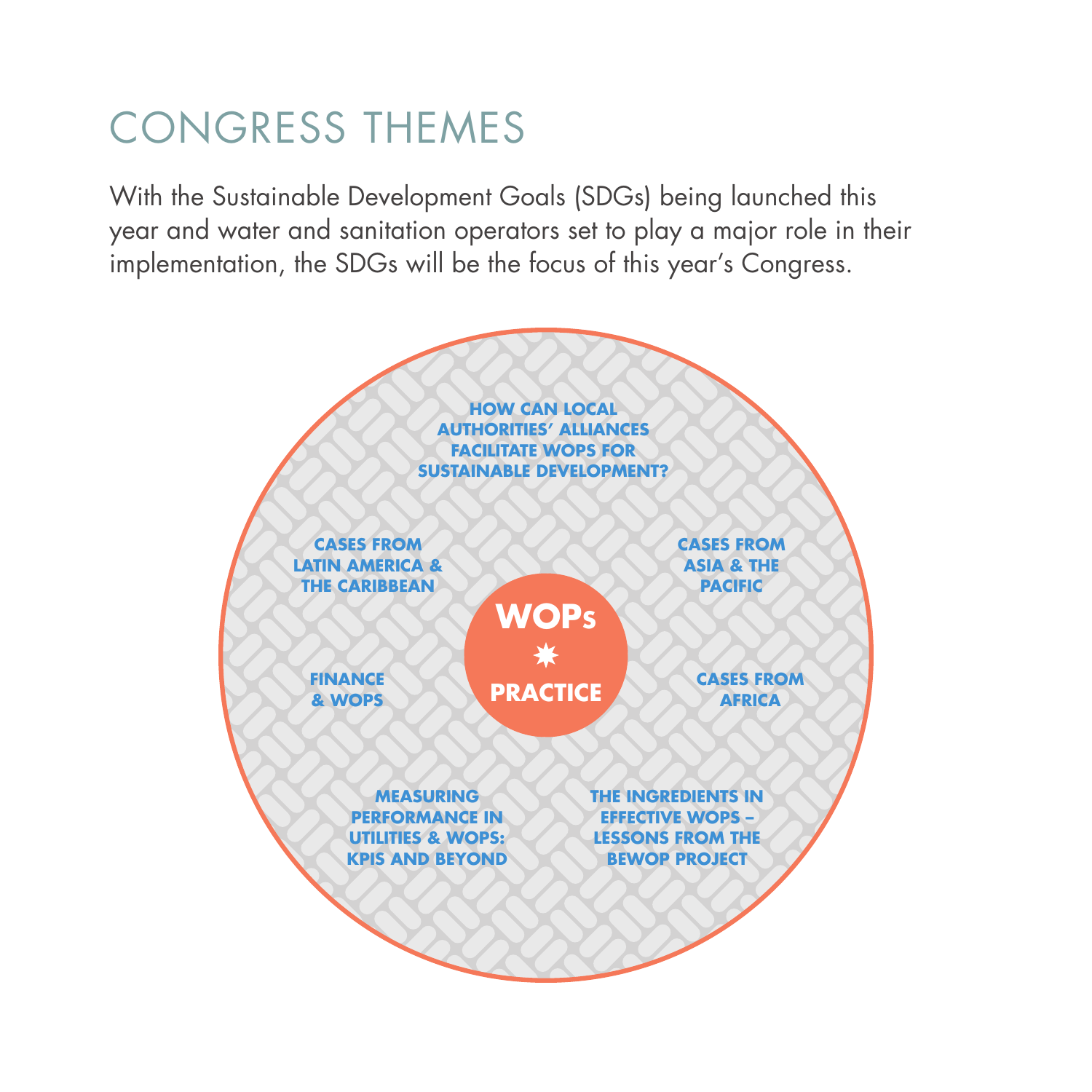The WOPs Congresses will address a range of issues relating to WOPs practice and the role of water and sanitation operators in Sustainable Development.

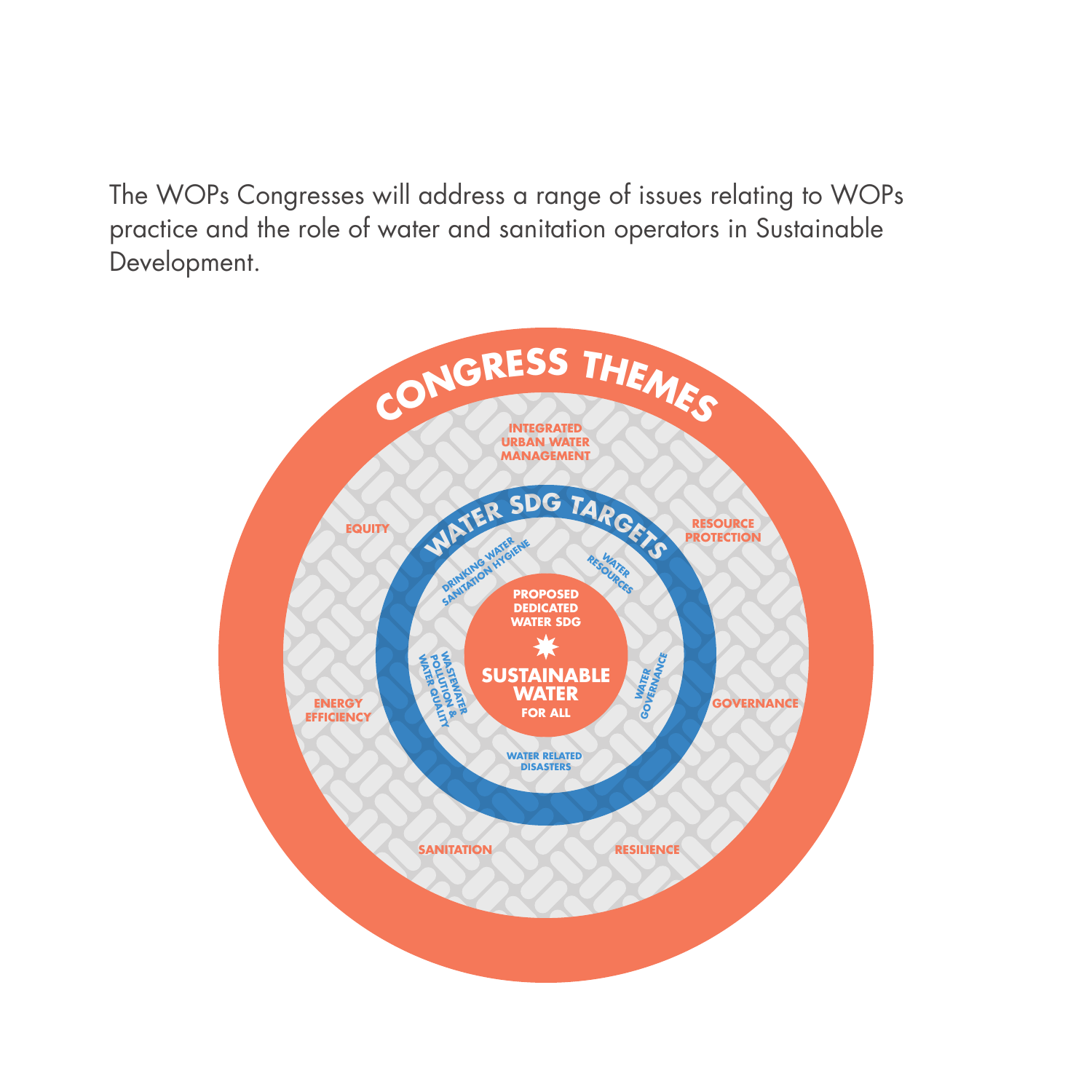## CONTRIBUTIONS

The Congress organizers are now inviting proposals for the following types of contributions:

#### **• WOPs Cases**

Throughout the Congress, as well as in dedicated regional sessions, discussions will be enriched by presentations about WOPs in the field. Those wishing to share their partnership experience are invited to express their interest.

#### **• Thematic Presentations**

Proposals are invited for presentations related to the following session themes:

- ✓ Measuring Performance in Utilities and WOPs: KPIs and beyond
- $\sqrt{\ }$  The Ingredients for Effective WOPs Lessons from the BEWOP Project
- ✓ How Local Authorities' Alliances are facilitating WOPs for sustainable Development
- ✓ Finance and WOPs
- ✓ Sanitation, Wastewater and SWOPs
- ✓ Utilities working towards more equitable service provision
- ✓ Cutting Losses: WOPs in support of Energy Efficiency and Water Loss Reduction
- ✓ Beyond Drinking Water: How WOPs are helping utilities contribute to Integrated Urban Water Management
- ✓ Building Resilient Water and Wastewater Operators
- ✓ Utilities and Water Resources Protection
- ✓ Integrity: Improving Utility Governance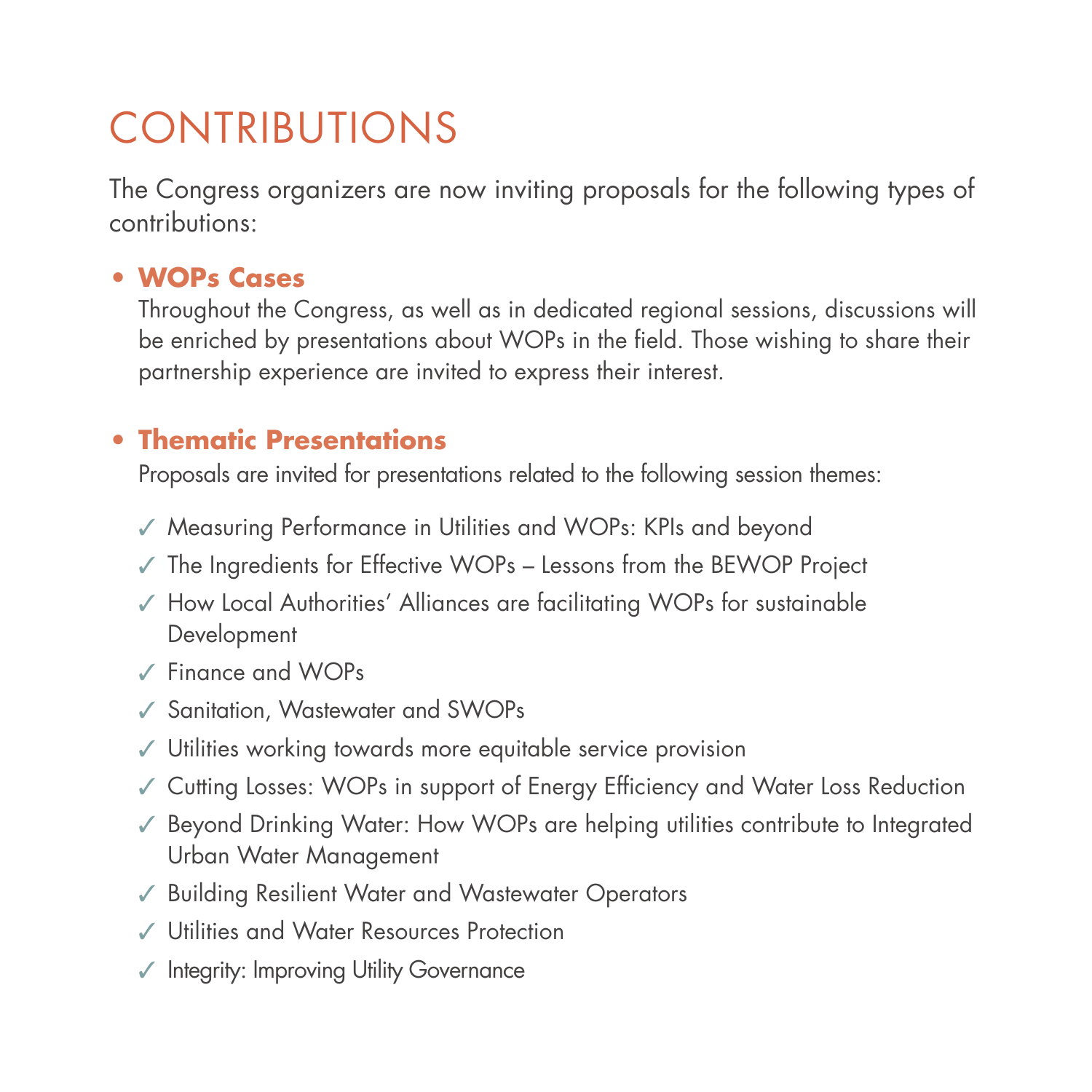#### **How to propose a contribution**

Contribution proposals should be sent to congress@gwopa.org by <del>May 15th, 2015</del> and should include:

- ✓ name, position and organization of presenter
- $\sqrt{\alpha}$  a descriptive presentation title



- $\sqrt{\alpha}$  a brief outline of the proposed presentation (max 200 words)
- $\checkmark$  the thematic sessions in which it should be considered (indicate up to 2 from list), or if a WOP Case, the relevant regions.

Congress organizers may not be able to accept all proposals. Authors of selected contributions may be asked to adjust the topic/format to fit the session requirements. Authors will be given a response by June 30<sup>th</sup>, 2015.

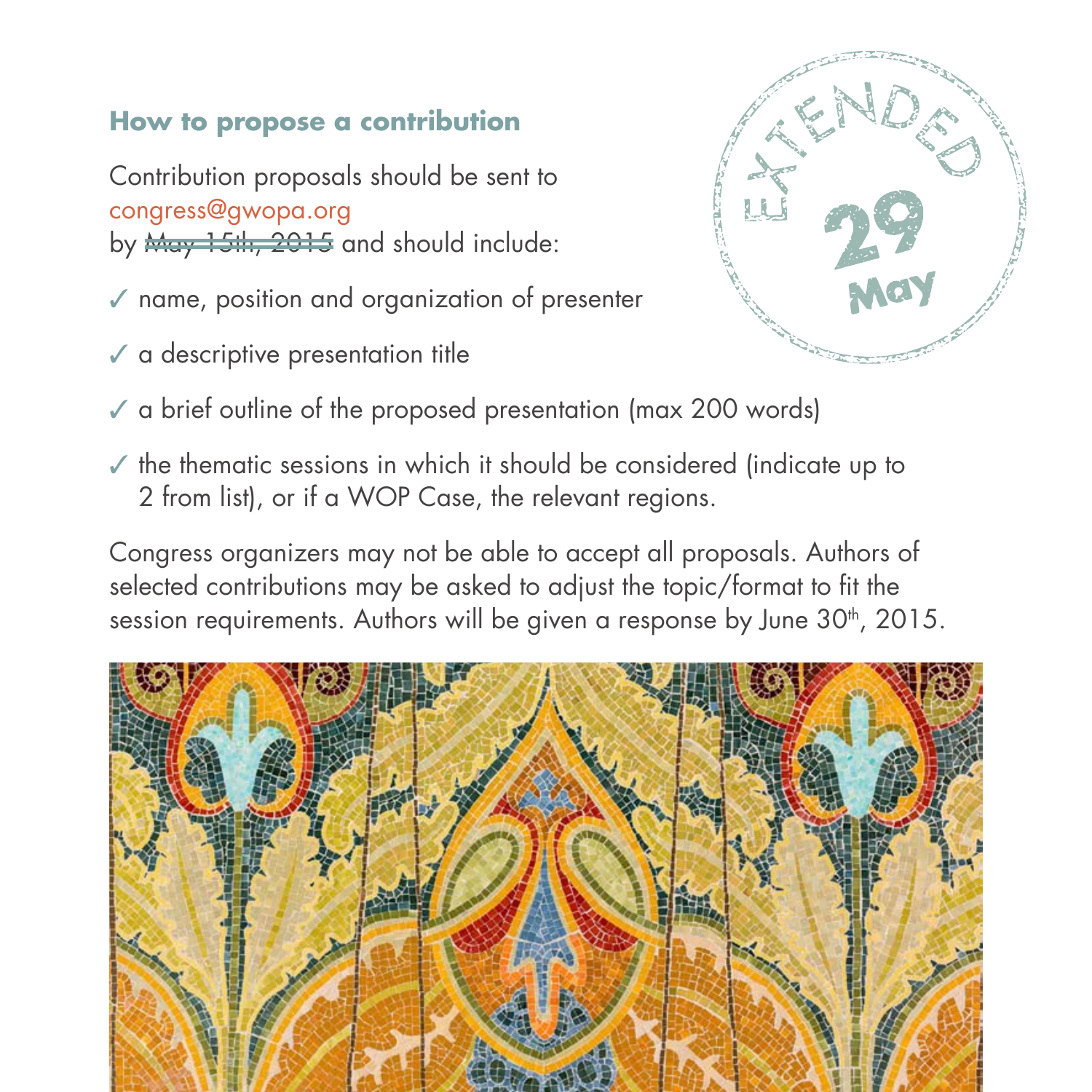### REGISTRATION AND SPONSORSHIP

Participation in the conference will be free of charge, however space is limited. Registration does not automatically imply acceptance; the GWOPA Secretariat will contact you to confirm your participation. All those interested in participating are encouraged to register early. Registration is now open.

Financial support will be made available to a limited number of participants from utilities in the South. Submission of a Utility Profile and WOP profile, where applicable, is required in order to be considered for sponsorship.

### KEEP UPDATED

Follow us on Twitter @gwopa or Facebook to receive updates on the Congress or send an email to the Congress organizers at congress@gwopa.org if you have any inquiries.

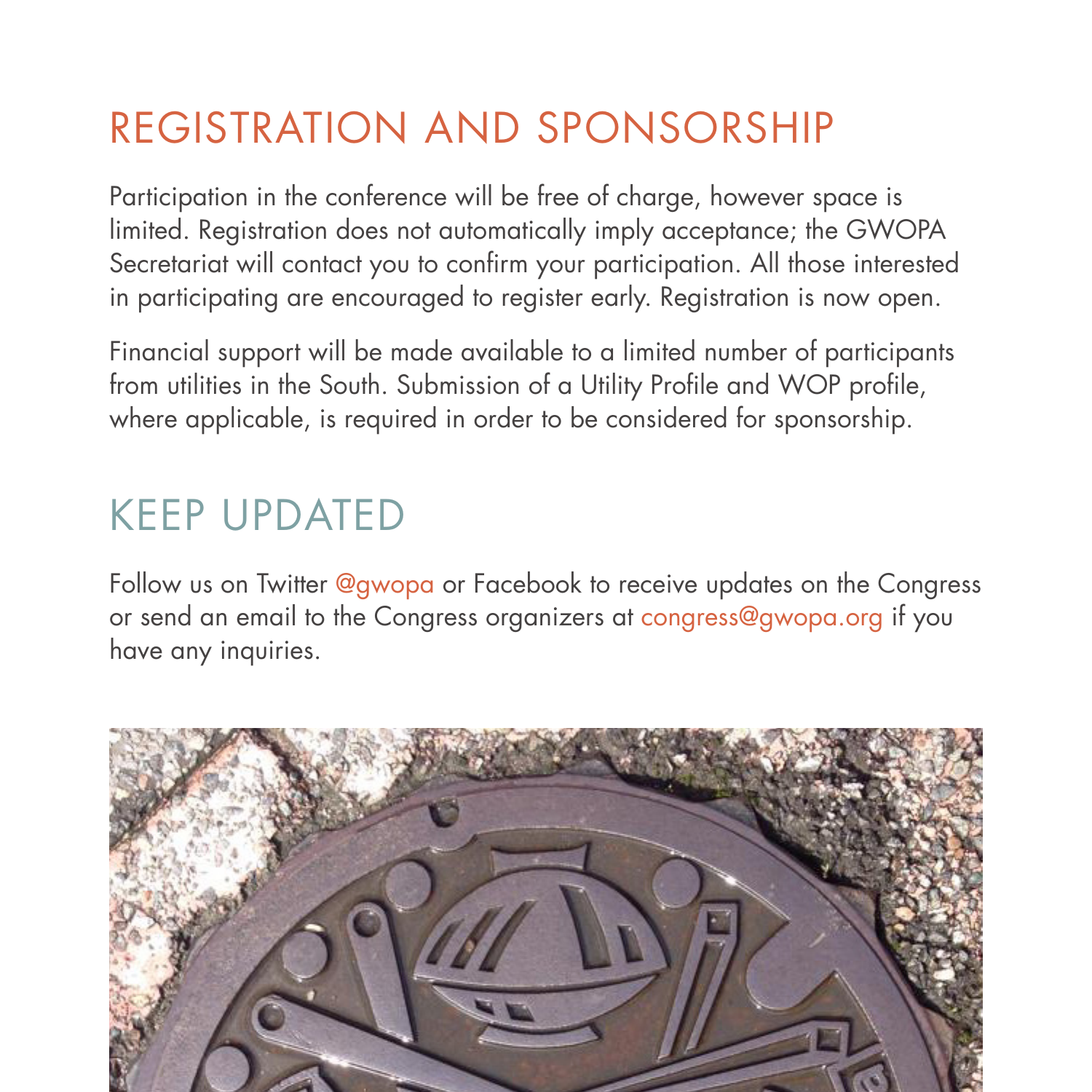### THE GLOBAL WOPS ALLIANCE GENERAL ASSEMBLY

Every two years, GWOPA holds a General Assembly, immediately following the Global WOPs Congress. During the General Assembly, half of GWOPA's International Steering Committee – composed of representatives from public water utilities from all regions, development partners, labour unions, civil society organizations and private operators – is turned over through elections. More information on the General Assembly or becoming a candidate for the GWOPA Steering Committee will be available online prior to the event.